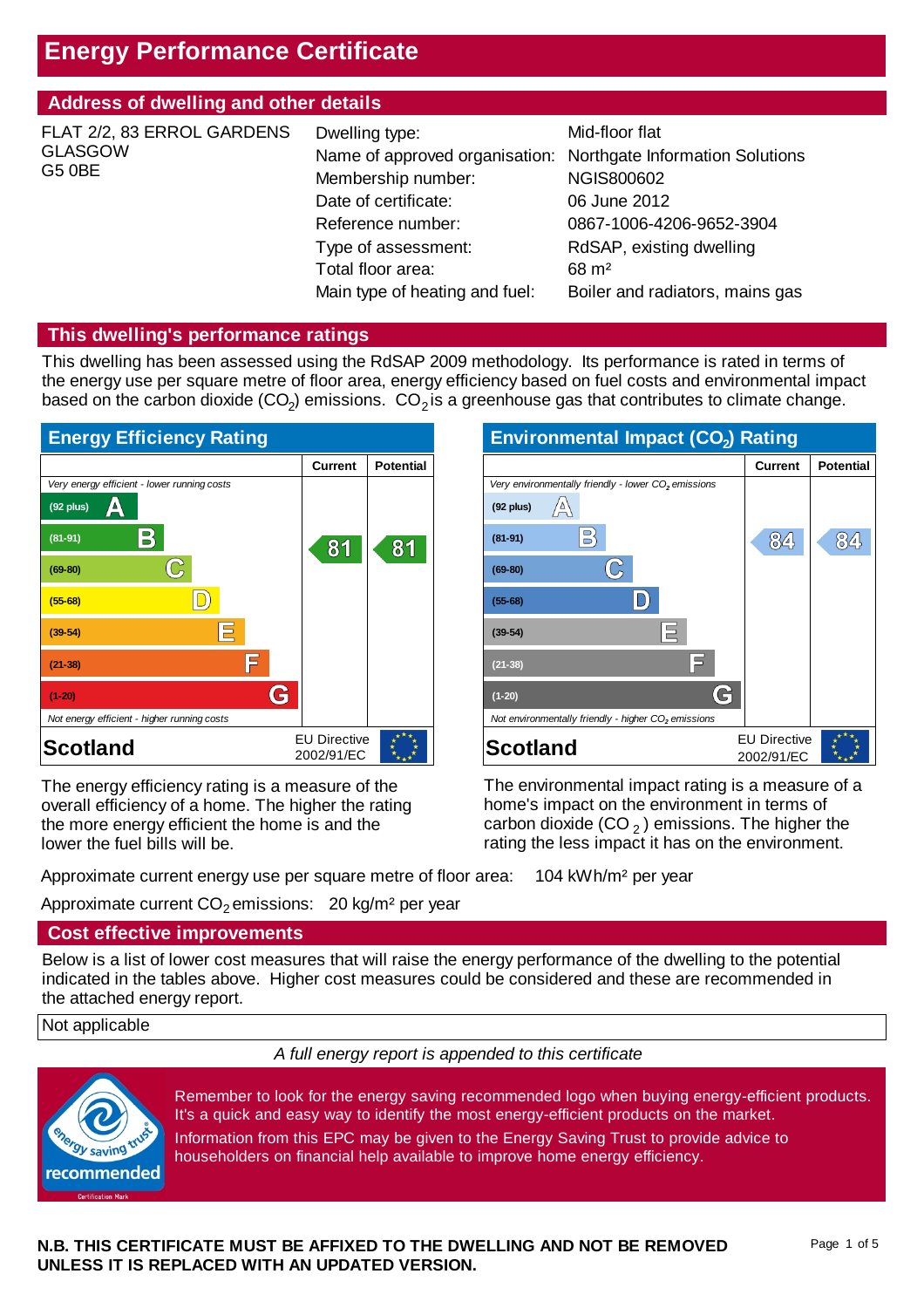# **Energy Report**

The Energy Performance Certificate and Energy Report for this dwelling were produced following an energy assessment undertaken by a member of Northgate Information Solutions. This is an organisation which has been approved by the Scottish Ministers. The certificate has been produced under the Building (Scotland) Amendment Regulations 2006 and a copy of the certificate and this energy report have been lodged on a national register.

Assessor's name: Company name/trading name: Address: Phone number: 0870 2244463 2 Boundary Court,Willow Farm Business Park,Castle Donington,Derbyshire,DE74 2NN Harvey Donaldson and Gibson Niall Harvey

Fax number: E-mail address: Related party disclosure: No related party

epcaudit@cwsurveyors.co.uk 0844 209 4400

### Estimated energy use, carbon dioxide (CO<sub>2</sub>) emissions and fuel costs of this home

|                          | Current                         | Potential                       |  |
|--------------------------|---------------------------------|---------------------------------|--|
| Energy use               | 104 kWh/m <sup>2</sup> per year | 104 kWh/m <sup>2</sup> per year |  |
| Carbon dioxide emissions | 1.3 tonnes per year             | 1.3 tonnes per year             |  |
| Lighting                 | £43 per year                    | £43 per year                    |  |
| Heating                  | £225 per year                   | £225 per year                   |  |
| Hot water                | £95 per year                    | £95 per year                    |  |

The figures in the table above have been provided to enable prospective buyers and tenants to compare the fuel costs and carbon emissions of one home with another. To enable this comparison the figures have been calculated using standardised running conditions (heating periods, room temperatures, etc.) that are the same for all homes, consequently they are unlikely to match an occupier's actual fuel bills and carbon emissions in practice. The figures do not include the impacts of the fuels used for cooking or running appliances, such as TV, fridge etc.; nor do they reflect the costs associated with service, maintenance or safety inspections. Always check the certificate date because fuel prices can change over time and energy saving recommendations will evolve.

# **About the building's performance rating**

The ratings on the certificate provide a measure of the building's overall energy efficiency and its environmental impact, calculated in accordance with a national methodology that takes into account factors such as insulation, heating and hot water systems, ventilation and fuels used.

Not all buildings are used in the same way, so energy ratings use 'standard occupancy' assumptions which may be different from the specific way you use your home.

Buildings that are more energy efficient use less energy, save money and help protect the environment. A building with a rating of 100 would cost almost nothing to heat and light and would cause almost no carbon emissions. The potential ratings in the certificate describe how close this building could get to 100 if all the cost effective recommended improvements were implemented.

# **About the impact of buildings on the environment**

One of the biggest contributors to global warming is carbon dioxide. The way we use energy in buildings causes emissions of carbon. The energy we use for heating, lighting and power in homes produces over a quarter of the UK's carbon dioxide emissions and other buildings produce a further one-sixth.

The average household causes about 6 tonnes of carbon dioxide every year. Adopting the recommendations in this report can reduce emissions and protect the environment. You should reduce emissions even more by switching to renewable energy sources. In addition there are many simple everyday measures that will save money, improve comfort and reduce the impact on the environment. Some examples are given at the end of this report.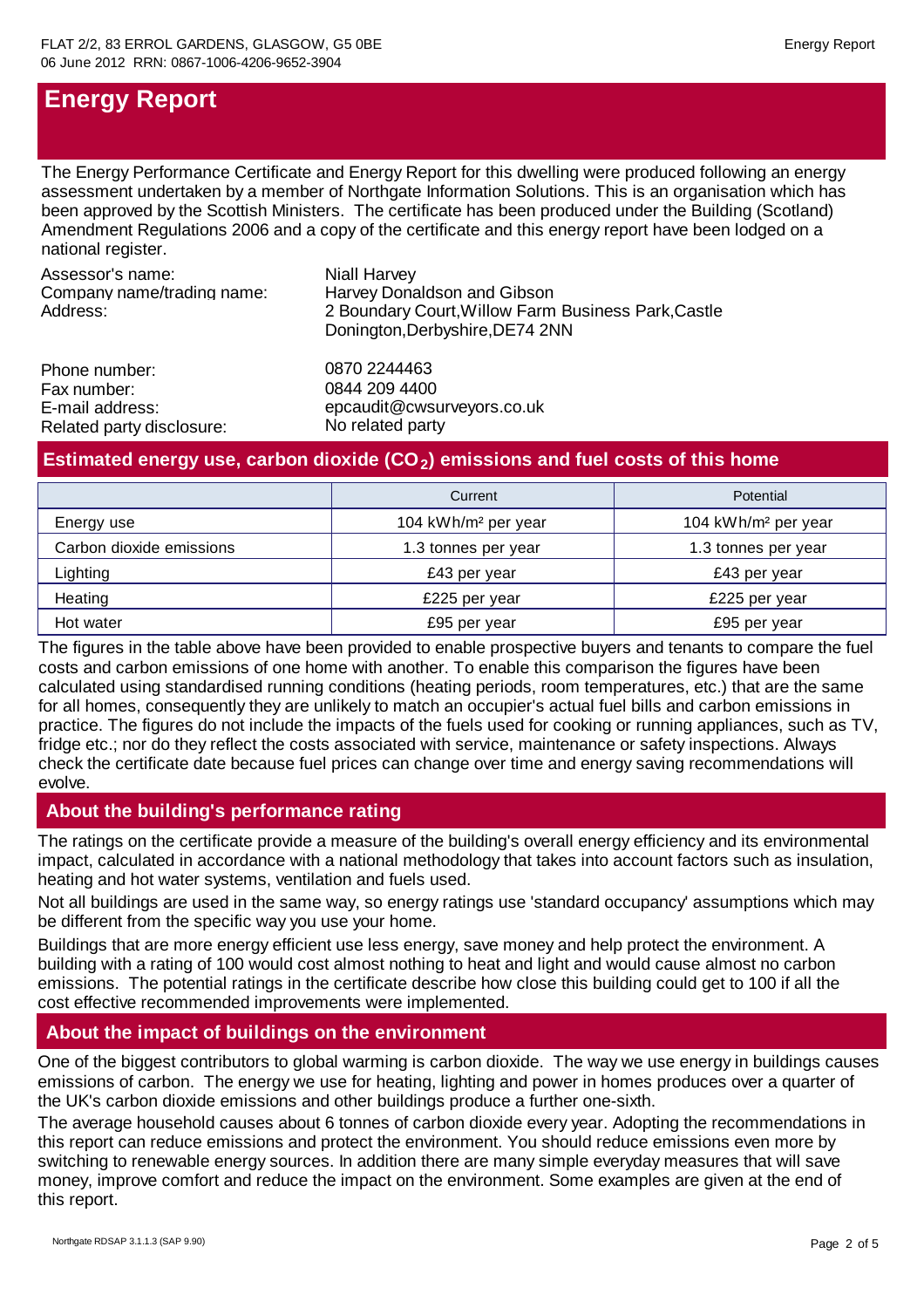## **Summary of this home's energy performance related features**

The table below is an assessment of the key individual elements that have an impact on this home's energy and environmental performance. Each element is assessed by the national calculation methodology; 1 star = very poor (least efficient), 2 stars = poor, 3 stars = average, 4 stars = good and 5 stars = very good (most efficient). The assessment does not take into consideration the physical condition of any element. 'Assumed' means that the insulation could not be inspected and an assumption has been made in the methodology based on age and type of construction.

| Element                                        | Description                                | <b>Current Performance</b> |               |  |
|------------------------------------------------|--------------------------------------------|----------------------------|---------------|--|
|                                                |                                            | <b>Energy Efficiency</b>   | Environmental |  |
| Walls                                          | Cavity wall, as built, insulated (assumed) | ★★★★☆                      | ★★★★☆         |  |
| Roof                                           | (another dwelling above)                   |                            |               |  |
| Floor                                          | (other premises below)                     |                            |               |  |
| Windows                                        | Fully double glazed                        | ★★★★☆                      | ★★★★☆         |  |
| Main heating                                   | Boiler and radiators, mains gas            | ★★★★☆                      | ★★★★☆         |  |
| Main heating controls                          | Programmer, TRVs and bypass                | ★★★☆☆                      | ★★★☆☆         |  |
| Secondary heating                              | None                                       |                            |               |  |
| Hot water                                      | From main system                           | ★★★★☆                      | ★★★★☆         |  |
| Lighting                                       | Low energy lighting in all fixed outlets   | *****                      | *****         |  |
| <b>Current energy efficiency rating</b>        |                                            | <b>B</b> 81                |               |  |
| Current environmental impact (CO $_2$ ) rating |                                            |                            | <b>B</b> 84   |  |

### **Low and zero carbon energy sources**

These are sources of energy (producing or providing electricity or hot water) which emit little or no carbon dioxide into the atmosphere. There are none applicable to this home.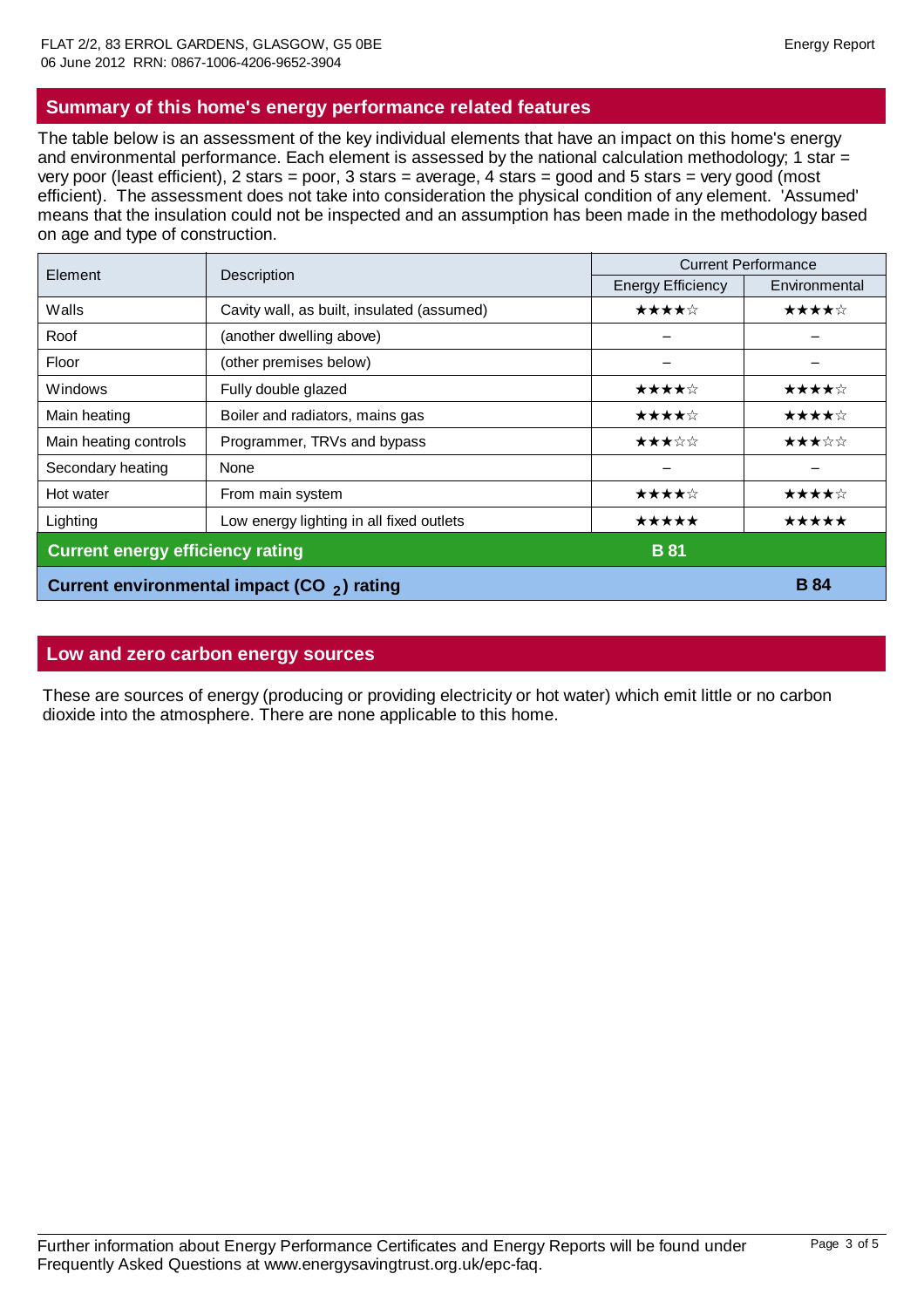#### **Recommended measures to improve this home's energy performance**

The measures below are cost effective. The performance ratings after improvement listed below are cumulative, that is they assume the improvements have been installed in the order that they appear in the table. However you should check the conditions in any covenants, warranties or sale contracts, and wether any legal permissions are required such as a building warrant, planning consent or listed building restrictions.

|                                                          | Indicative cost | Typical savings<br>per year | Ratings after improvement |                         |
|----------------------------------------------------------|-----------------|-----------------------------|---------------------------|-------------------------|
| <b>Higher cost measures</b>                              |                 |                             | Energy<br>efficiency      | Environmental<br>impact |
| Replace boiler with new condensing boiler                | £1,500 - £3,500 | £36                         | <b>B</b> 82               | <b>B</b> 86             |
| Total                                                    |                 | £36                         |                           |                         |
| <b>Potential energy efficiency rating</b>                |                 | <b>B</b> 82                 |                           |                         |
| Potential environmental impact (CO <sub>2</sub> ) rating |                 |                             |                           | <b>B</b> 86             |

### **Further measures to achieve even higher standards**

#### None

Improvements to the energy efficiency and environmental impact ratings will usually be in step with each other. However, they can sometimes diverge because reduced energy costs are not always accompanied by a reduction in carbon dioxide (CO  $_2$ ) emissions.